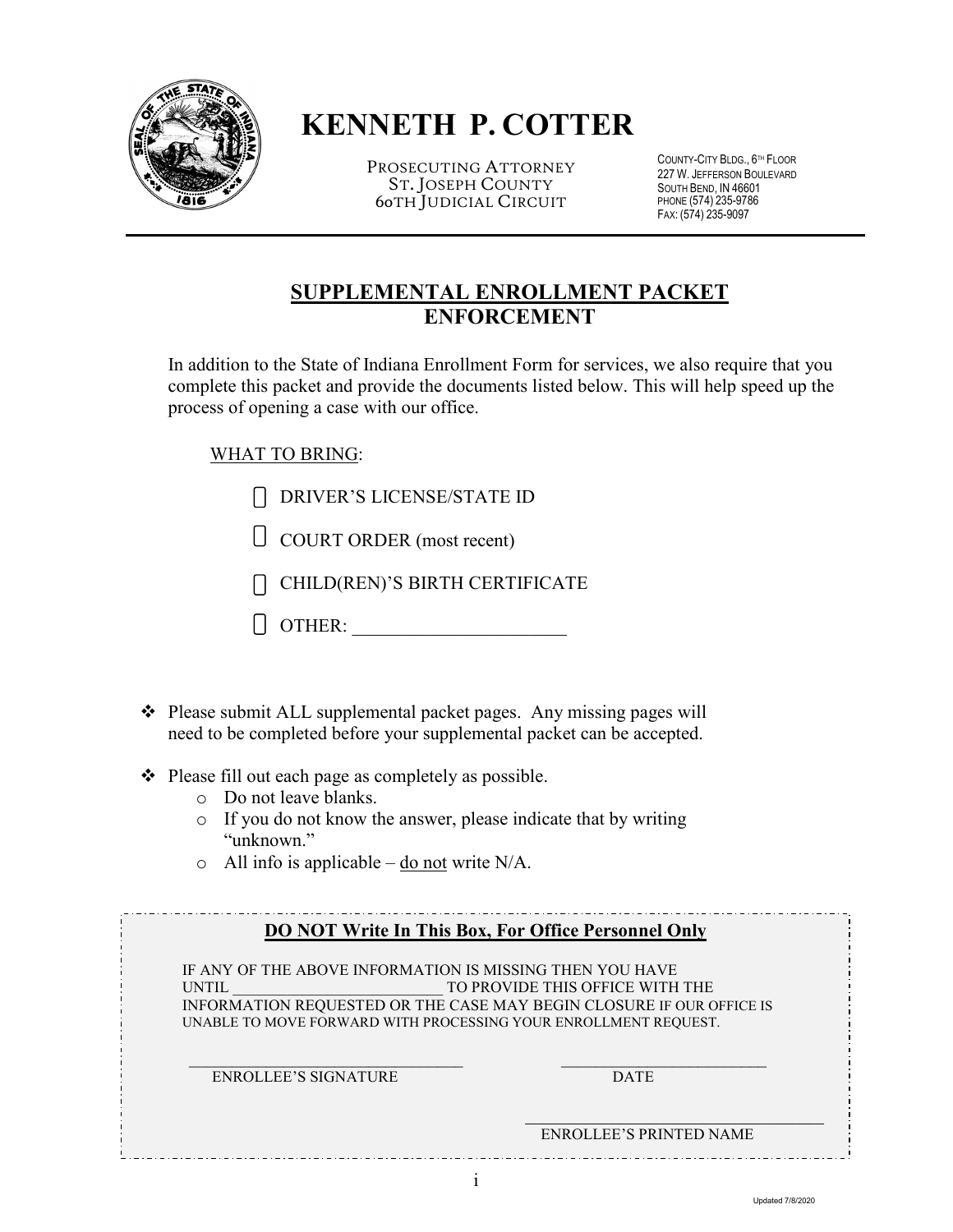### KEEP THIS INFORMATION FOR YOUR RECORDS

# **--SERVICES PROVIDED BY THE ST. JOSEPH COUNTY CHILD SUPPORT PROGRAM--**

### 1. LOCATION

If the non-custodial parent's whereabouts are unknown, an attempt will be made to locate a residence and/or employer address if we have sufficient information.

#### 2. ESTABLISHMENT OF PATERNITY, CHILD SUPPORT AND MEDICAL ORDERS.

If your child(ren) was born out of wedlock and no paternity affidavit was signed, then the child(ren)'s paternity will need to be established. All putative fathers must be named in this enrollment packet. If all putative fathers named in this enrollment packet are excluded this case will be closed until you provide our office with positive genetic test results that you have obtained on your own. Child support orders will be calculated based on the Indiana Child Support Guidelines.

#### 3. ENFORCEMENT – CHILD SUPPORT AND MEDICAL SUPPORT ORDERS

Appropriate action will be taken to establish, modify and/or enforce a support order against the non-custodial parent. Enforcement methods may include:

- Administrative actions, such as credit bureau reporting, vehicle liens, income withholding, and medical support orders
- Judicial actions, such as court hearings to enforce or modify a child support order

*\*The Prosecuting Attorney and staff will have sole decision-making powers in regards to enforcement actions on your case.* 

#### 4. SERVICES NOT PROVIDED

- 1. Dissolution of Marriage
- 2. Custody or parenting time issues
- 3. Enforcement of court ordered payment of unpaid bills, attorney's fees, medical bills, college expenses, property settlement obligations or tax exemption determinations.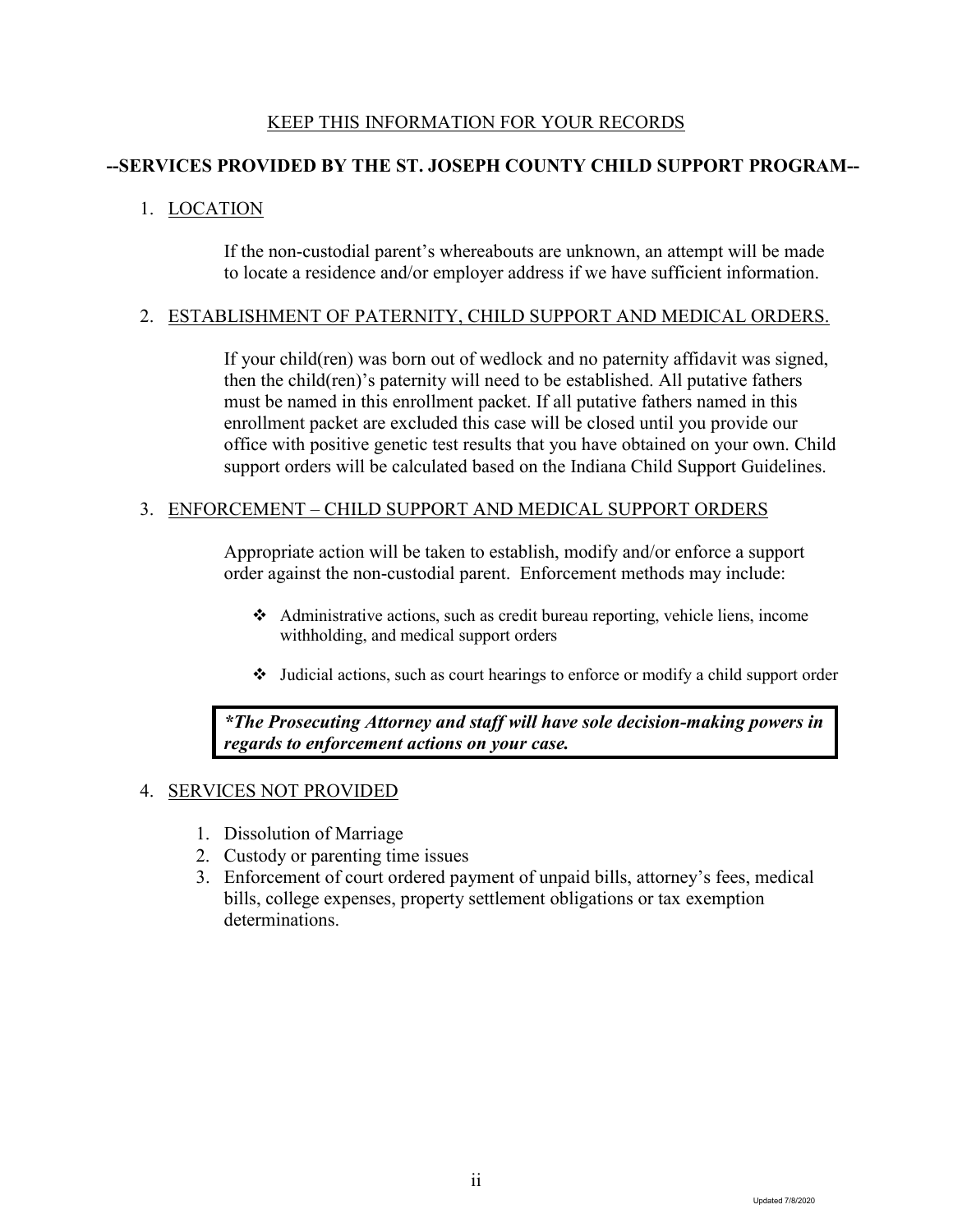### 5. INTERSTATE CASES

The Uniform Interstate Family Support Act (UIFSA) provides for establishment and enforcement of support orders across state lines. It is a complicated process and may involve the following steps:

- A) The non-custodial parent must be located and the address must be verified.
- B) If there is an order in effect, a copy of the most recent order must be provided.
- C) The documents are forwarded to the state where the non-custodial parent resides. They are processed by a statewide Central Registry before being forwarded to the actual county or town where the non-custodial parent resides.
- D) The Child Support Program and the Court where the non-custodial parent lives will assume responsibility for enforcement. **PLEASE NOTE: All proceedings in another state will be governed by their laws and their time frames. When one or both parents live in other states, jurisdiction may be at issue.**

# 6. MISCELLANEOUS INFORMATION

- Our Deputy Prosecutors by law represent the State of Indiana, and they are not your personal attorneys.
- All cash child support payments must be made through the Clerk of the Court, all other payments must be made through INSCCU (Indiana State Central Collection Unit) or online by credit card at https://www.childsupportbillpay.com/indiana. Acceptance of direct payments from the non-custodial parent may result in the closure of your case.
- A non-public assistance case can be closed by a written request of the enrollee or at the prosecutor's request.
- As a condition of receiving TANF, support payments will be distributed to the state for reimbursement.
- In the State of Indiana, unless otherwise stated in the order, age of emancipation is nineteen (19).
- If a parent of a child involved in this case is under the age of eighteen  $(18)$ , a parent or guardian must appear at any appointments and court hearings.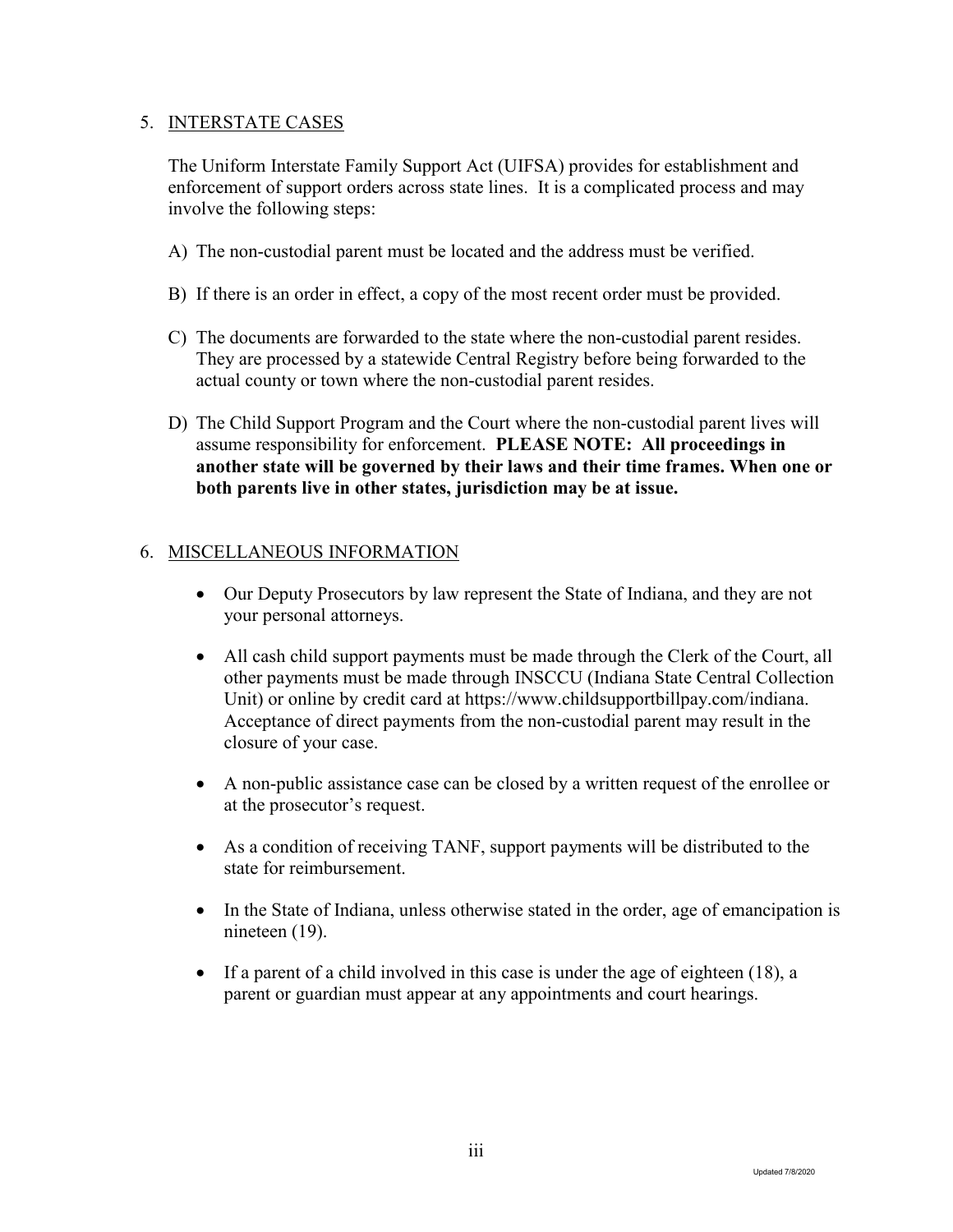# DESCRIPTION OF ENROLLEE'S RESPONSIBILITIES

- 1. At intake the enrollee must provide:
	- o A copy of your most recent court order.
	- o Non-custodial parent's social security number, date of birth, address, and employer
	- o Summary and affidavit of direct payments, if applicable
	- o Completed enrollment form
	- o Birth certificate and paternity affidavit, if applicable.
	- o Any other information as requested
- 2. After enrollment, the enrollee agrees to:
	- o Report changes which may affect your case, such as change of address, employer, medical insurance, or custody, and provide documentation where applicable within 48 hours.
	- o Complete all documents as requested and required by the program, in a timely manner
	- o Appear upon notice to the Child Support Office; court and/or genetic test lab.
	- o Direct case-specific questions to the caseworker in writing, by email or by phone

#### ENROLLEE COPY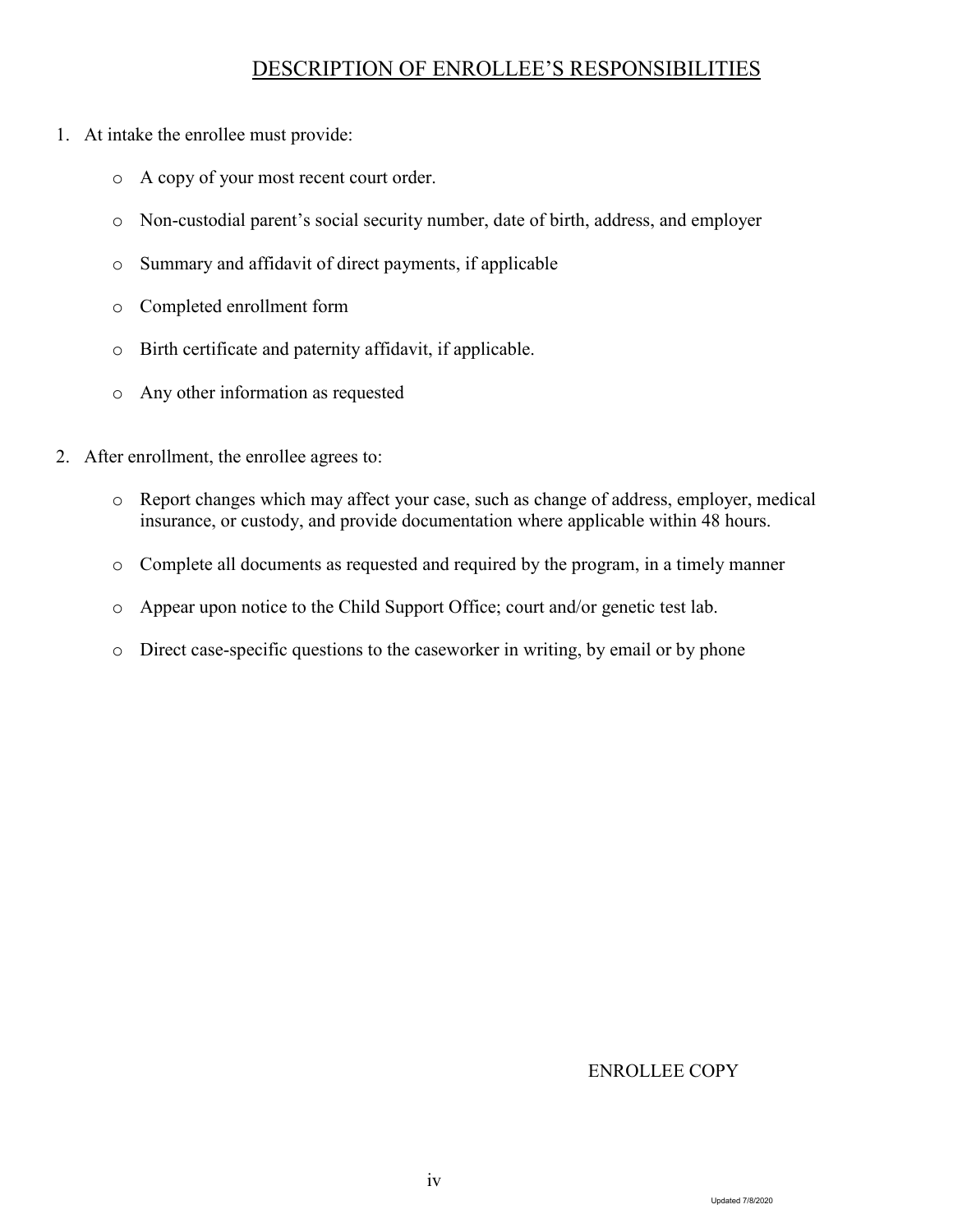# **OFFICE OF THE PROSECUTING ATTORNEY OF ST. JOSEPH COUNTY Child Support Division**

Kenneth P. Cotter, Prosecuting Attorney Ethan C. McKinney, Director

# **AGREEMENT OF RESPONSIBILITIES**

I,  $\qquad \qquad$  \_\_\_\_\_\_\_\_\_\_\_\_\_\_\_\_\_\_\_\_\_\_\_, have read through and understand completely the points listed below. By signing this document, I agree to the guidelines and structures of the Child Support Division.

- I understand and agree that the Prosecuting Attorney and staff are not my private counsel.
- I understand and agree that the Prosecuting Attorney and staff work on behalf of the State of Indiana for and in the best interest of my child(ren).
- I understand and agree that the Prosecuting Attorney and staff will have sole decision-making powers regarding enforcement actions on my case.
- $\cdot \cdot$  I understand that I reserve the right to hire a private attorney at any time to enforce my child support case.
- $\bullet$  I understand and agree that if I behave inappropriately (for example: using obscenities, shouting or continually using a loud voice, making rude comments or threats, etc.) the Prosecuting Attorney's Office reserves the right to limit my communication options with the office; close my case; and file criminal charges where suitable.
- $\bullet$  I understand and agree that it is my responsibility to provide all necessary information requested by the IV-D Office or my Child Support case will be closed.
- I understand and agree that I must update the Child Support Division within 48 hours of any change of address, employment, insurance, or custody.
- I understand and agree that I must appear upon notice to the Child Support Office and/or court.

Enrollee's Signature Date